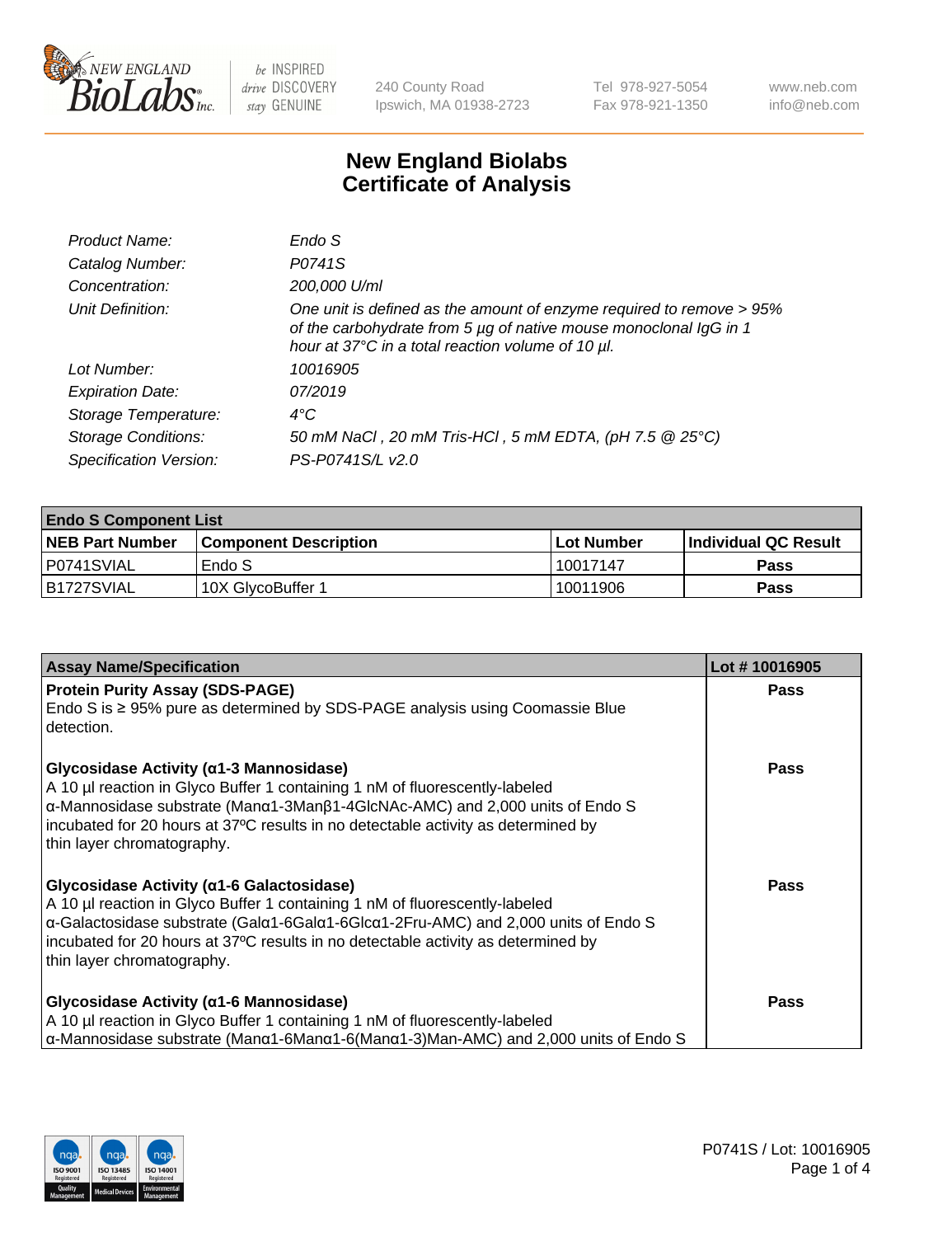

240 County Road Ipswich, MA 01938-2723 Tel 978-927-5054 Fax 978-921-1350

www.neb.com info@neb.com

| <b>Assay Name/Specification</b>                                                                                                                                                                                                                                                                                                                                             | Lot #10016905 |
|-----------------------------------------------------------------------------------------------------------------------------------------------------------------------------------------------------------------------------------------------------------------------------------------------------------------------------------------------------------------------------|---------------|
| incubated for 20 hours at 37°C results in no detectable activity as determined by<br>thin layer chromatography.                                                                                                                                                                                                                                                             |               |
| Glycosidase Activity (α-N-Acetylgalactosaminidase)<br>A 10 µl reaction in Glyco Buffer 1 containing 1 nM of fluorescently-labeled<br>α-N-Acetylgalactosaminidase substrate (GalNAcα1-3(Fucα1-2)Galβ1-4Glc-AMC) and 2,000<br>units of Endo S incubated for 20 hours at 37°C results in no detectable activity as<br>determined by thin layer chromatography.                 | Pass          |
| Glycosidase Activity (β-Mannosidase)<br>A 10 µl reaction in Glyco Buffer 1 containing 1 nM of fluorescently-labeled<br>β-Mannosidase substrate (Manβ1-4Manβ1-4Man-AMC) and 2,000 units of Endo S incubated<br>for 20 hours at 37°C results in no detectable activity as determined by thin layer<br>chromatography.                                                         | Pass          |
| Glycosidase Activity (β-Xylosidase)<br>A 10 µl reaction in Glyco Buffer 1 containing 1 nM of fluorescently-labeled<br>β-Xylosidase substrate (Xylβ1-4Xylβ1-4Xylβ1-4Xyl-AMC) and 2,000 units of Endo S<br>incubated for 20 hours at 37°C results in no detectable activity as determined by<br>thin layer chromatography.                                                    | Pass          |
| Glycosidase Activity ( $\beta$ 1-3 Galactosidase)<br>A 10 µl reaction in Glyco Buffer 1 containing 1 nM of fluorescently-labeled<br>$\beta$ -Galactosidase substrate (Gal $\beta$ 1-3GlcNAc $\beta$ 1-4Gal $\beta$ 1-4Glc-AMC) and 2,000 units of Endo<br>S incubated for 20 hours at 37°C results in no detectable activity as determined by<br>thin layer chromatography. | Pass          |
| Glycosidase Activity (β1-4 Galactosidase)<br>A 10 µl reaction in Glyco Buffer 1 containing 1 nM of fluorescently-labeled<br>β-Galactosidase substrate (Galβ1-4GlcNAcβ1-3Galβ1-4Glc -AMC) and 2,000 units of Endo<br>S incubated for 20 hours at 37°C results in no detectable activity as determined by<br>thin layer chromatography.                                       | <b>Pass</b>   |
| Glycosidase Activity (β-N-Acetylgalactosaminidase)<br>A 10 µl reaction in Glyco Buffer 1 containing 1 nM of fluorescently-labeled<br>β-N-Acetylgalactosaminidase substrate (GalNAcβ1-4Galβ1-4Glc-AMC) and 2,000 units of<br>Endo S incubated for 20 hours at 37°C results in no detectable activity as<br>determined by thin layer chromatography.                          | <b>Pass</b>   |
| <b>Protease Activity (SDS-PAGE)</b><br>A 20 µl reaction in 1X Glyco Buffer 1 containing 24 µg of a standard mixture of<br>proteins and a minimum of 2,000 units of Endo S incubated for 20 hours at 37°C,<br>results in no detectable degradation of the protein mixture as determined by                                                                                   | Pass          |

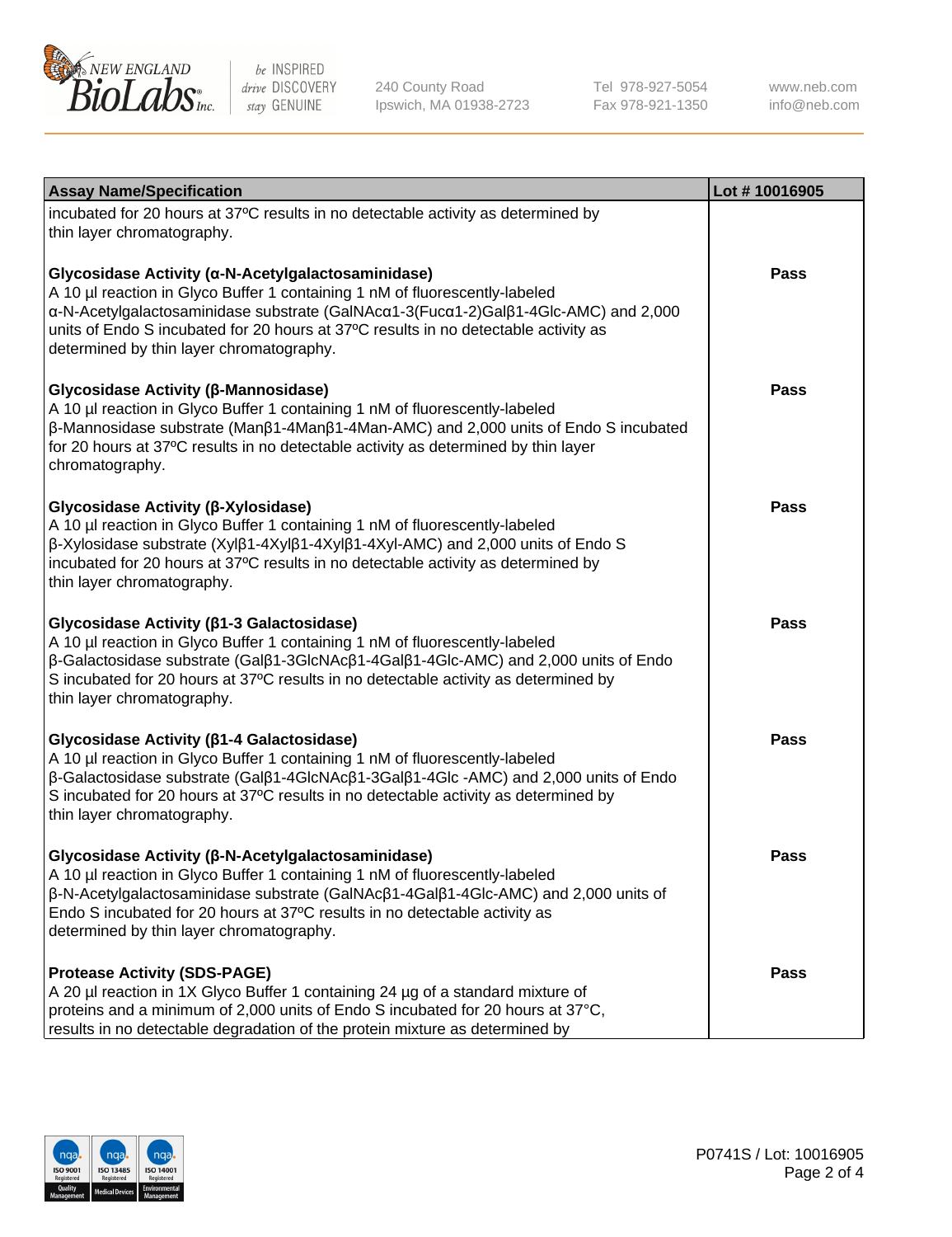

240 County Road Ipswich, MA 01938-2723 Tel 978-927-5054 Fax 978-921-1350

www.neb.com info@neb.com

| <b>Assay Name/Specification</b>                                                                                                                                                                                                                                                                                                                                              | Lot #10016905 |
|------------------------------------------------------------------------------------------------------------------------------------------------------------------------------------------------------------------------------------------------------------------------------------------------------------------------------------------------------------------------------|---------------|
| SDS-PAGE with Coomassie Blue detection.                                                                                                                                                                                                                                                                                                                                      |               |
| <b>Functional Test (Magnetic Beads, Enzyme Removal)</b><br>Magnetic chitin beads (50 µl) were equilibrated and incubated with 2,000 units of<br>Endo S in 300 µl of 50mM ammonium formate, pH 4.4. The beads were pelleted using a<br>magnetic separation rack. No Endo S was detected in the supernatant as determined by<br>activity assay and mass spectrometry analysis. | <b>Pass</b>   |
| Glycosidase Activity (Endo F1, F2, H)<br>A 10 µl reaction in Glyco Buffer 1 containing 1 nM of fluorescently-labeled Endo F1,<br>F2, H substrate (Dansylated invertase high mannose) and 2,000 units of Endo S<br>incubated for 20 hours at 37°C results in no detectable activity as determined by<br>thin layer chromatography.                                            | <b>Pass</b>   |
| Glycosidase Activity (α-Glucosidase)<br>A 10 µl reaction in Glyco Buffer 1 containing 1 nM of fluorescently-labeled<br>α-Glucosidase substrate (Glcα1-6Glcα1-4Glc-AMC) and 2,000 units of Endo S incubated<br>for 20 hours at 37°C results in no detectable activity as determined by thin layer<br>chromatography.                                                          | Pass          |
| Glycosidase Activity (α-Neuraminidase)<br>A 10 µl reaction in Glyco Buffer 1 containing 1 nM of fluorescently-labeled<br>α-Neuraminidase substrate (Neu5Acα2-3Galβ1-3GlcNAcβ1-3Galβ1-4Glc-AMC) and 2,000<br>units of Endo S incubated for 20 hours at 37°C results in no detectable activity as<br>determined by thin layer chromatography.                                  | <b>Pass</b>   |
| Glycosidase Activity (a1-2 Fucosidase)<br>A 10 µl reaction in Glyco Buffer 1 containing 1 nM of fluorescently-labeled<br>α-Fucosidase substrate (Fucα1-2Galβ1-4Glc-AMC) and 2,000 units of Endo S incubated<br>for 20 hours at 37°C results in no detectable activity as determined by thin layer<br>chromatography.                                                         | <b>Pass</b>   |
| Glycosidase Activity (α1-3 Fucosidase)<br>A 10 µl reaction in Glyco Buffer 1 containing 1 nM of fluorescently-labeled<br>α-Fucosidase substrate (Fucα1-3Galβ1-4GlcNAcβ1-3Galβ1-4Glc-AMC) and 2,000 units of<br>Endo S incubated for 20 hours at 37°C results in no detectable activity as<br>determined by thin layer chromatography.                                        | Pass          |
| Glycosidase Activity (a1-3 Galactosidase)<br>A 10 µl reaction in Glyco Buffer 1 containing 1 nM of fluorescently-labeled<br>α-Galactosidase substrate (Galα1-3Galβ1-4GlcNAc-AMC) and 2,000 units of Endo S<br>incubated for 20 hours at 37°C results in no detectable activity as determined by<br>thin layer chromatography.                                                | <b>Pass</b>   |